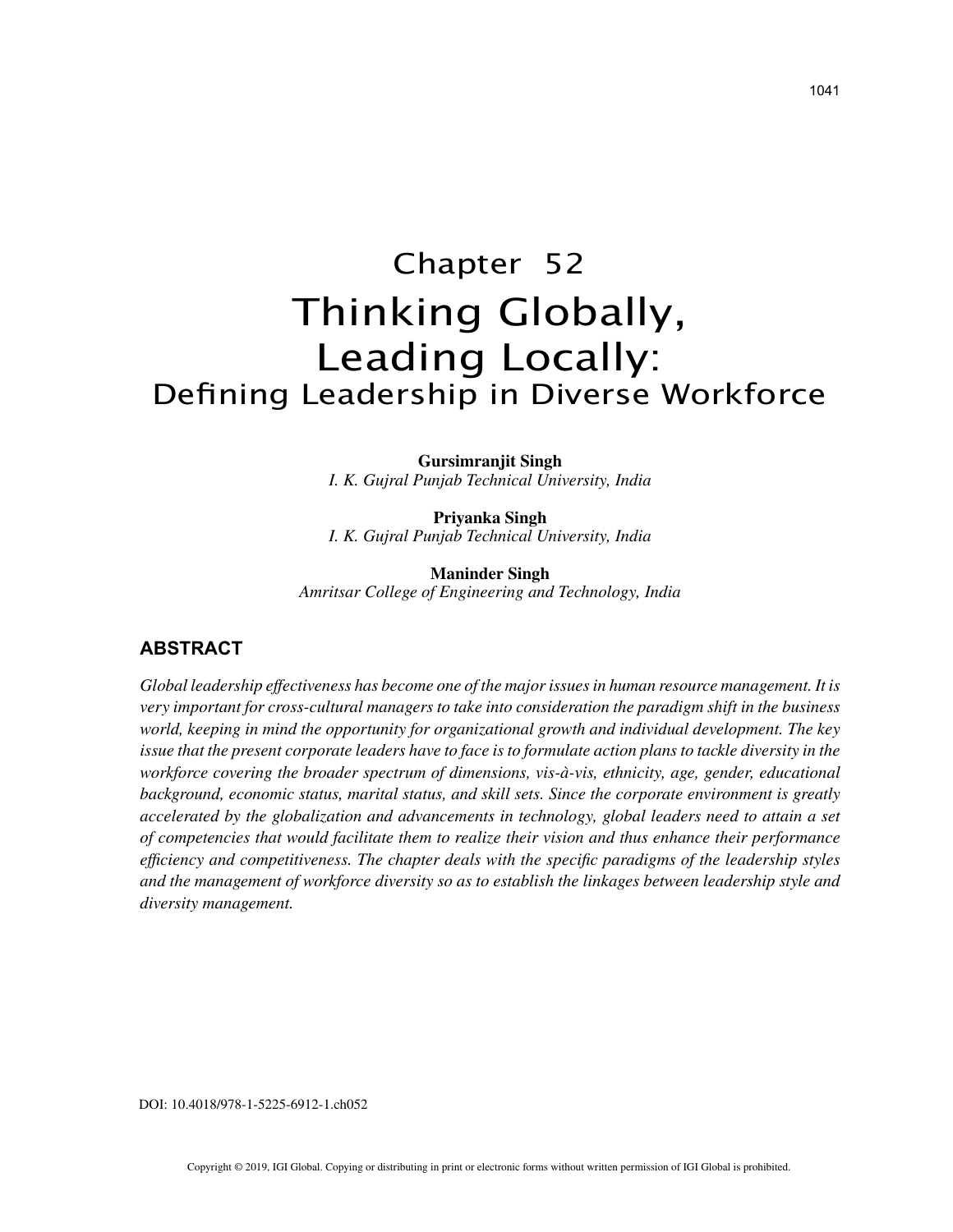# **INTRODUCTION**

*There were never in the world two opinions alike; any more than two hairs or two grains. The most universal quality is diversity. (Michel de Montaigne)*

In the recent times, a critical success factor of globalization depends on the potential of a leader who can manage diverse workforce along with solving complex business strategies. One of the mantras for global business success is how effectively a leader manages the diverse workforce. Leadership has become the principal component for all the organizations.

The increase in global market has generated need for international corporations. Global leadership effectiveness has become one of the major issues in human resource management. The discipline of human resource management is looking for an answer that how global leadership should be performed in an effective way in such a competitive tough global market in international business and workforce management.

Leadership is the heart and soul of all organizations but its role and capacity is getting more complex with the enhanced involvement with the technology and global environment. Technological advances have changed the way how organizations do business. It is very important for cross cultural managers to take into consideration the paradigm shift in business world keeping in mind opportunity for organizational growth and individual development. Moreover, international business should focus on the impact of demographics, work ethics, technological advancements, specific job skills to cope with the global changes.

For understanding how organizations are structured and how they are operating, the eco-system model has been applied to the human system. There are many challenges which organizations are facing like demographic changes in workforce combined with international competition both within and outside the organization. Many top brains of the world argue that for surviving in global environment necessitates the development of competitive advantage out of the diverse workplace (Soutar, 2004; Yang, 2005; Kreitz, 2007). But to do so, human resource managers and leaders should redefine management (Jones, 1989). There are many instances that single handed diversity solutions such as concentrating on recruitment or single approach management techniques vis-à-vis providing diversity training to the employees do not create lasting changes (Kossek and Lobel, 1996; McMohan, 2006; Thomas, 1990). Leadership requires commitment, strategy, concrete changes in organizational structure for handling diverse workforce for their growth and holistic development.

Now the question arises as to how HR managers and leaders can take optimum advantage of the diversity? What roles and responsibilities are to be fulfilled by the global leaders in creating and managing diverse organizations? Since diversity is a challenging phenomenon to govern in any organization, it has been extensively researched upon now-a-days. It deals with the issues like being alike and different, religion and culture, justice and tolerance etc. all the nations across the globe are impacted by the opportunities and challenges in the diversity. The present chapter deals with the specific paradigms of the leadership styles and the management of workforce diversity so as to establish the linkages between the leadership style and diversity management.

The proposed chapter envisages addressing comprehensively issues related to leadership in diverse workforce. The chapter would address on the one hand current and urgent issues such as leadership style, cross cultural workforce, workforce conflicts, talent generation and leadership competitiveness such that the quality of leadership in global markets can be enhanced. On the other hand, it also envisages that